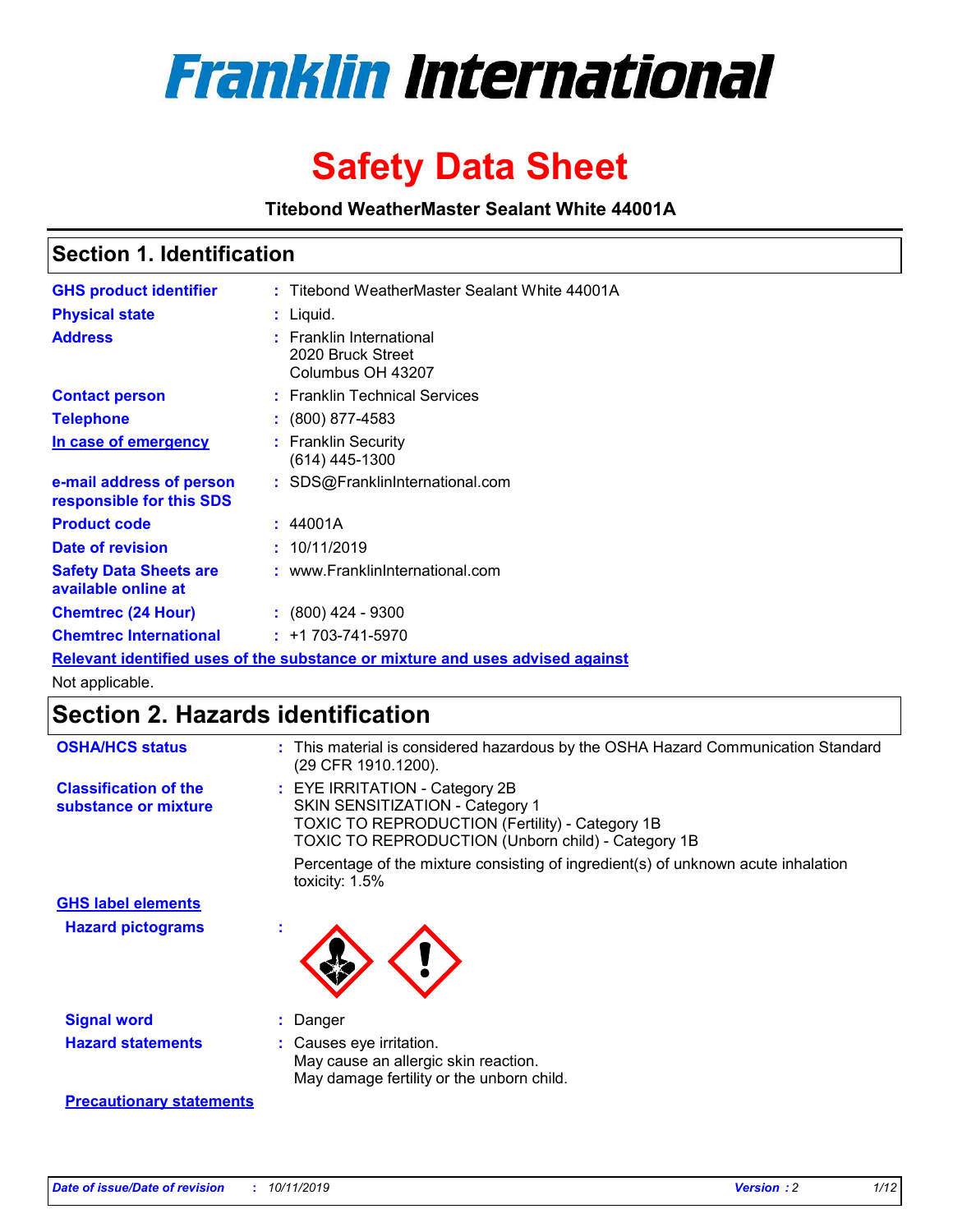### **Section 2. Hazards identification**

| <b>Prevention</b>                          | : Obtain special instructions before use. Do not handle until all safety precautions have<br>been read and understood. Wear protective gloves. Wear eye or face protection.<br>Wear protective clothing. Avoid breathing vapor. Wash hands thoroughly after handling.<br>Contaminated work clothing must not be allowed out of the workplace.                                                        |
|--------------------------------------------|------------------------------------------------------------------------------------------------------------------------------------------------------------------------------------------------------------------------------------------------------------------------------------------------------------------------------------------------------------------------------------------------------|
| <b>Response</b>                            | : IF exposed or concerned: Get medical attention. IF ON SKIN: Wash with plenty of<br>soap and water. Wash contaminated clothing before reuse. If skin irritation or rash<br>occurs: Get medical attention. IF IN EYES: Rinse cautiously with water for several<br>minutes. Remove contact lenses, if present and easy to do. Continue rinsing. If eye<br>irritation persists: Get medical attention. |
| <b>Storage</b>                             | : Store locked up.                                                                                                                                                                                                                                                                                                                                                                                   |
| <b>Disposal</b>                            | : Dispose of contents and container in accordance with all local, regional, national and<br>international regulations.                                                                                                                                                                                                                                                                               |
| <b>Hazards not otherwise</b><br>classified | : Product generates methanol during cure.                                                                                                                                                                                                                                                                                                                                                            |
|                                            |                                                                                                                                                                                                                                                                                                                                                                                                      |

### **Section 3. Composition/information on ingredients**

| <b>Substance/mixture</b><br>: Mixture                |               |                     |
|------------------------------------------------------|---------------|---------------------|
| Ingredient name                                      | $\frac{9}{6}$ | <b>CAS number</b>   |
| 3-aminopropyltriethoxysilane<br>Dibutyltin dilaurate | צ≥<br>≤0.3    | 919-30-2<br>77-58-7 |

Any concentration shown as a range is to protect confidentiality or is due to batch variation.

**There are no additional ingredients present which, within the current knowledge of the supplier and in the concentrations applicable, are classified as hazardous to health or the environment and hence require reporting in this section.**

**Occupational exposure limits, if available, are listed in Section 8.**

### **Section 4. First aid measures**

| <b>Description of necessary first aid measures</b> |                                                                                                                                                                                                                                                                                                                                                                                                                                                                                                                                                                                                                                                                                                                                                                           |  |  |  |
|----------------------------------------------------|---------------------------------------------------------------------------------------------------------------------------------------------------------------------------------------------------------------------------------------------------------------------------------------------------------------------------------------------------------------------------------------------------------------------------------------------------------------------------------------------------------------------------------------------------------------------------------------------------------------------------------------------------------------------------------------------------------------------------------------------------------------------------|--|--|--|
| <b>Eye contact</b>                                 | : Immediately flush eyes with plenty of water, occasionally lifting the upper and lower<br>eyelids. Check for and remove any contact lenses. Continue to rinse for at least 10<br>minutes. If irritation persists, get medical attention.                                                                                                                                                                                                                                                                                                                                                                                                                                                                                                                                 |  |  |  |
| <b>Inhalation</b>                                  | : Remove victim to fresh air and keep at rest in a position comfortable for breathing. If<br>not breathing, if breathing is irregular or if respiratory arrest occurs, provide artificial<br>respiration or oxygen by trained personnel. It may be dangerous to the person providing<br>aid to give mouth-to-mouth resuscitation. Get medical attention. If unconscious, place<br>in recovery position and get medical attention immediately. Maintain an open airway.<br>Loosen tight clothing such as a collar, tie, belt or waistband. In case of inhalation of<br>decomposition products in a fire, symptoms may be delayed. The exposed person may<br>need to be kept under medical surveillance for 48 hours.                                                       |  |  |  |
| <b>Skin contact</b>                                | : Wash with plenty of soap and water. Remove contaminated clothing and shoes. Wash<br>contaminated clothing thoroughly with water before removing it, or wear gloves.<br>Continue to rinse for at least 10 minutes. Get medical attention. In the event of any<br>complaints or symptoms, avoid further exposure. Wash clothing before reuse. Clean<br>shoes thoroughly before reuse.                                                                                                                                                                                                                                                                                                                                                                                     |  |  |  |
| <b>Ingestion</b>                                   | : Wash out mouth with water. Remove dentures if any. Remove victim to fresh air and<br>keep at rest in a position comfortable for breathing. If material has been swallowed and<br>the exposed person is conscious, give small quantities of water to drink. Stop if the<br>exposed person feels sick as vomiting may be dangerous. Do not induce vomiting<br>unless directed to do so by medical personnel. If vomiting occurs, the head should be<br>kept low so that vomit does not enter the lungs. Get medical attention. Never give<br>anything by mouth to an unconscious person. If unconscious, place in recovery position<br>and get medical attention immediately. Maintain an open airway. Loosen tight clothing<br>such as a collar, tie, belt or waistband. |  |  |  |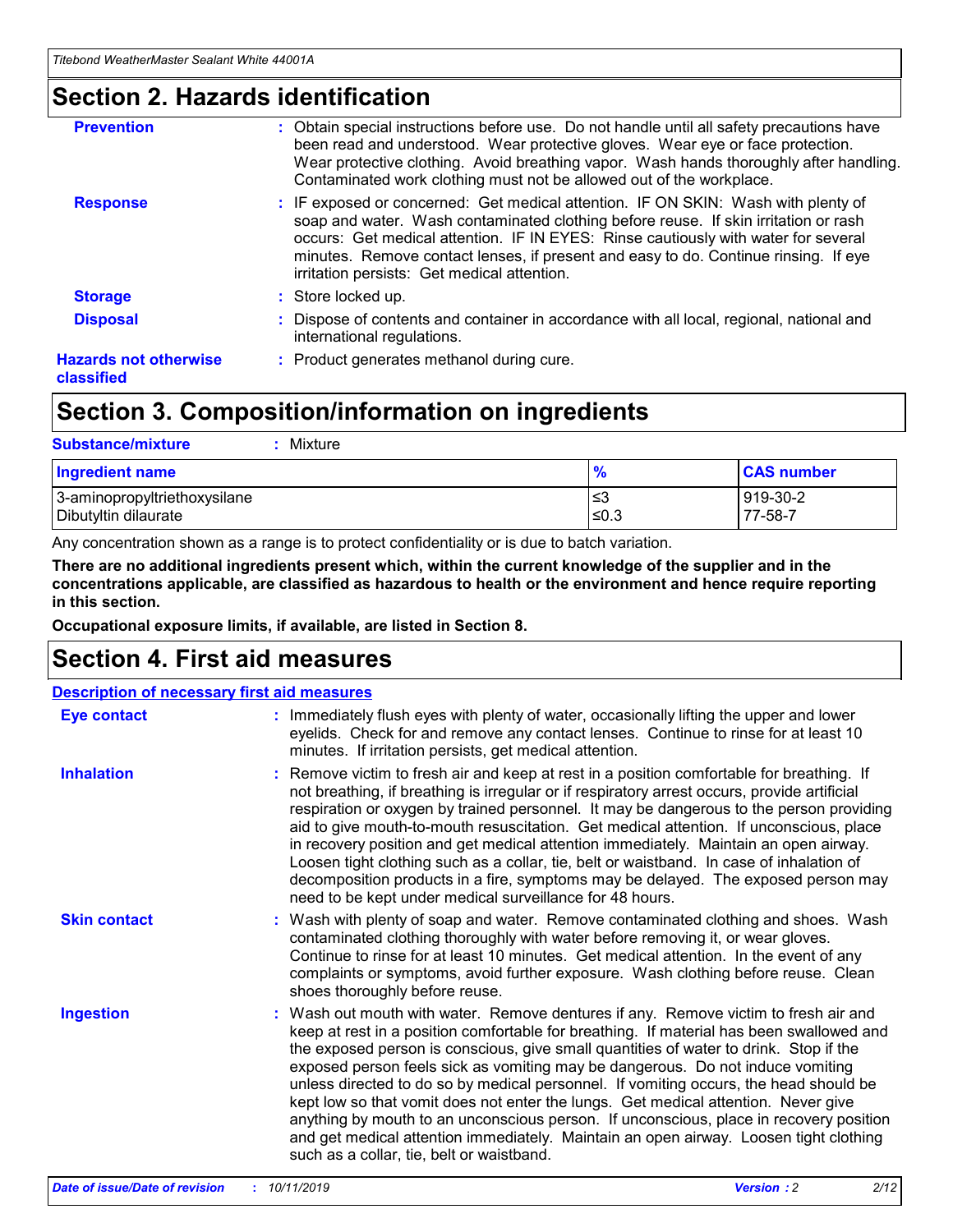## **Section 4. First aid measures**

| Most important symptoms/effects, acute and delayed |                                       |                                                                                                                                                                                                                                                                                                                                                                                                                 |  |  |  |
|----------------------------------------------------|---------------------------------------|-----------------------------------------------------------------------------------------------------------------------------------------------------------------------------------------------------------------------------------------------------------------------------------------------------------------------------------------------------------------------------------------------------------------|--|--|--|
|                                                    | <b>Potential acute health effects</b> |                                                                                                                                                                                                                                                                                                                                                                                                                 |  |  |  |
| <b>Eye contact</b>                                 |                                       | : May cause eye irritation.                                                                                                                                                                                                                                                                                                                                                                                     |  |  |  |
| <b>Inhalation</b>                                  |                                       | : No known significant effects or critical hazards.                                                                                                                                                                                                                                                                                                                                                             |  |  |  |
| <b>Skin contact</b>                                |                                       | : May cause skin irritation.                                                                                                                                                                                                                                                                                                                                                                                    |  |  |  |
| <b>Ingestion</b>                                   |                                       | : No known significant effects or critical hazards.                                                                                                                                                                                                                                                                                                                                                             |  |  |  |
| Over-exposure signs/symptoms                       |                                       |                                                                                                                                                                                                                                                                                                                                                                                                                 |  |  |  |
| <b>Eye contact</b>                                 |                                       | : Adverse symptoms may include the following:<br>irritation<br>watering<br>redness                                                                                                                                                                                                                                                                                                                              |  |  |  |
| <b>Inhalation</b>                                  |                                       | : Adverse symptoms may include the following:<br>reduced fetal weight<br>increase in fetal deaths<br>skeletal malformations                                                                                                                                                                                                                                                                                     |  |  |  |
| <b>Skin contact</b>                                |                                       | : Adverse symptoms may include the following:<br>irritation<br>redness<br>reduced fetal weight<br>increase in fetal deaths<br>skeletal malformations                                                                                                                                                                                                                                                            |  |  |  |
| <b>Ingestion</b>                                   |                                       | : Adverse symptoms may include the following:<br>reduced fetal weight<br>increase in fetal deaths<br>skeletal malformations                                                                                                                                                                                                                                                                                     |  |  |  |
|                                                    |                                       | <b>Indication of immediate medical attention and special treatment needed, if necessary</b>                                                                                                                                                                                                                                                                                                                     |  |  |  |
| <b>Notes to physician</b>                          |                                       | : In case of inhalation of decomposition products in a fire, symptoms may be delayed.<br>The exposed person may need to be kept under medical surveillance for 48 hours.                                                                                                                                                                                                                                        |  |  |  |
| <b>Specific treatments</b>                         |                                       | : No specific treatment.                                                                                                                                                                                                                                                                                                                                                                                        |  |  |  |
| <b>Protection of first-aiders</b>                  |                                       | : No action shall be taken involving any personal risk or without suitable training. If it is<br>suspected that fumes are still present, the rescuer should wear an appropriate mask or<br>self-contained breathing apparatus. It may be dangerous to the person providing aid to<br>give mouth-to-mouth resuscitation. Wash contaminated clothing thoroughly with water<br>before removing it, or wear gloves. |  |  |  |

**See toxicological information (Section 11)**

### **Section 5. Fire-fighting measures**

| <b>Extinguishing media</b>                             |                                                                                                                                                                                                     |
|--------------------------------------------------------|-----------------------------------------------------------------------------------------------------------------------------------------------------------------------------------------------------|
| <b>Suitable extinguishing</b><br>media                 | : Use an extinguishing agent suitable for the surrounding fire.                                                                                                                                     |
| <b>Unsuitable extinguishing</b><br>media               | : None known.                                                                                                                                                                                       |
| <b>Specific hazards arising</b><br>from the chemical   | : In a fire or if heated, a pressure increase will occur and the container may burst.                                                                                                               |
| <b>Hazardous thermal</b><br>decomposition products     | : Decomposition products may include the following materials:<br>carbon dioxide<br>carbon monoxide<br>nitrogen oxides<br>metal oxide/oxides                                                         |
| <b>Special protective actions</b><br>for fire-fighters | : Promptly isolate the scene by removing all persons from the vicinity of the incident if<br>there is a fire. No action shall be taken involving any personal risk or without suitable<br>training. |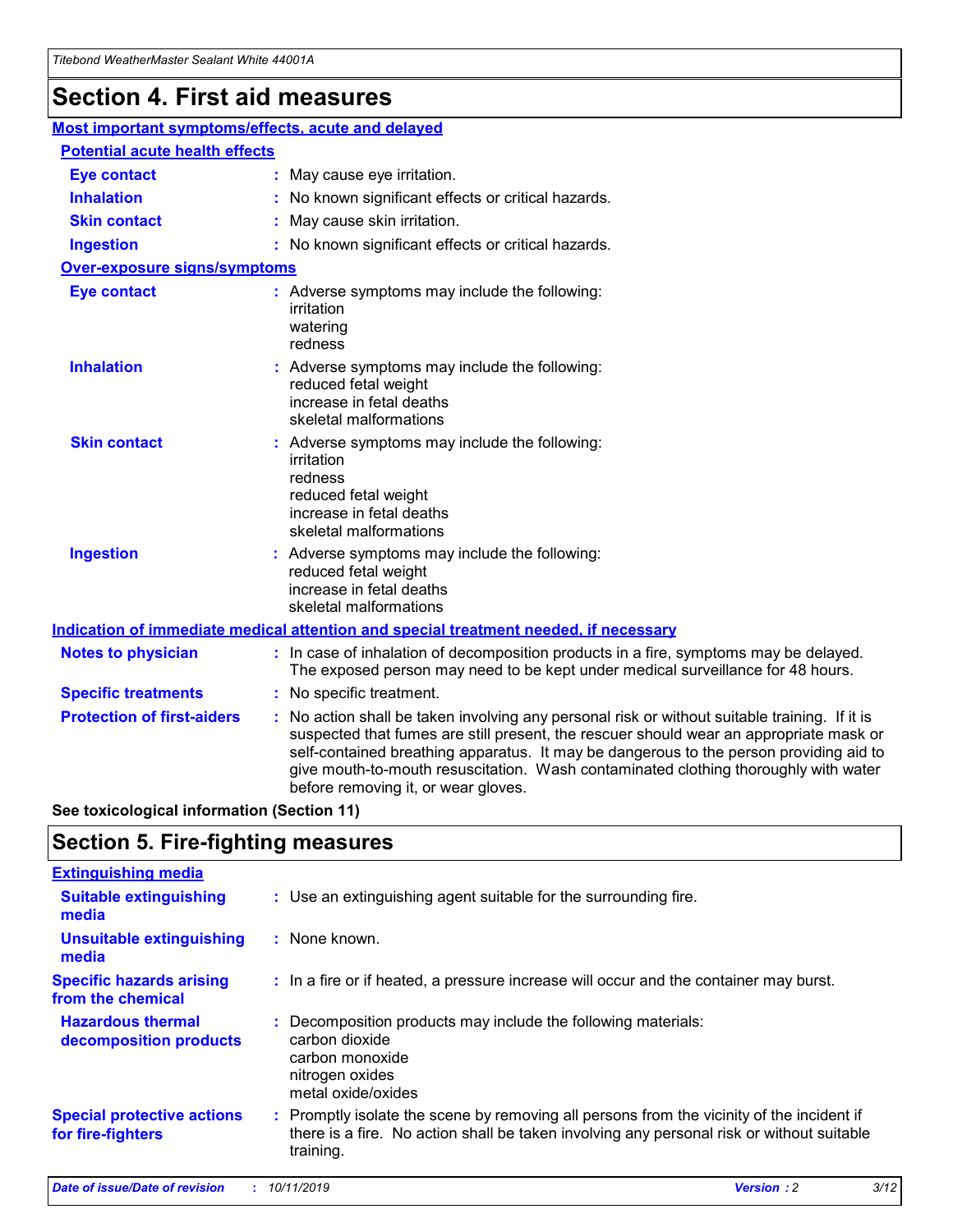### **Section 5. Fire-fighting measures**

**Special protective equipment for fire-fighters** Fire-fighters should wear appropriate protective equipment and self-contained breathing **:** apparatus (SCBA) with a full face-piece operated in positive pressure mode.

### **Section 6. Accidental release measures**

#### **Personal precautions, protective equipment and emergency procedures**

| For non-emergency<br>personnel                               | : No action shall be taken involving any personal risk or without suitable training.<br>Evacuate surrounding areas. Keep unnecessary and unprotected personnel from<br>entering. Do not touch or walk through spilled material. Avoid breathing vapor or mist.<br>Provide adequate ventilation. Wear appropriate respirator when ventilation is<br>inadequate. Put on appropriate personal protective equipment.                                                                                                                                                                                                                                                                                             |
|--------------------------------------------------------------|--------------------------------------------------------------------------------------------------------------------------------------------------------------------------------------------------------------------------------------------------------------------------------------------------------------------------------------------------------------------------------------------------------------------------------------------------------------------------------------------------------------------------------------------------------------------------------------------------------------------------------------------------------------------------------------------------------------|
| For emergency responders                                     | : If specialized clothing is required to deal with the spillage, take note of any information in<br>Section 8 on suitable and unsuitable materials. See also the information in "For non-<br>emergency personnel".                                                                                                                                                                                                                                                                                                                                                                                                                                                                                           |
| <b>Environmental precautions</b>                             | : Avoid dispersal of spilled material and runoff and contact with soil, waterways, drains<br>and sewers. Inform the relevant authorities if the product has caused environmental<br>pollution (sewers, waterways, soil or air).                                                                                                                                                                                                                                                                                                                                                                                                                                                                              |
| <b>Methods and materials for containment and cleaning up</b> |                                                                                                                                                                                                                                                                                                                                                                                                                                                                                                                                                                                                                                                                                                              |
| <b>Small spill</b>                                           | : Stop leak if without risk. Move containers from spill area. Dilute with water and mop up<br>if water-soluble. Alternatively, or if water-insoluble, absorb with an inert dry material and<br>place in an appropriate waste disposal container. Dispose of via a licensed waste<br>disposal contractor.                                                                                                                                                                                                                                                                                                                                                                                                     |
| <b>Large spill</b>                                           | : Stop leak if without risk. Move containers from spill area. Approach release from<br>upwind. Prevent entry into sewers, water courses, basements or confined areas. Wash<br>spillages into an effluent treatment plant or proceed as follows. Contain and collect<br>spillage with non-combustible, absorbent material e.g. sand, earth, vermiculite or<br>diatomaceous earth and place in container for disposal according to local regulations<br>(see Section 13). Dispose of via a licensed waste disposal contractor. Contaminated<br>absorbent material may pose the same hazard as the spilled product. Note: see<br>Section 1 for emergency contact information and Section 13 for waste disposal. |

### **Section 7. Handling and storage**

| <b>Precautions for safe handling</b>                                             |                                                                                                                                                                                                                                                                                                                                                                                                                                                                                                                                                                                                                                                                                                                                                                                                                                                  |
|----------------------------------------------------------------------------------|--------------------------------------------------------------------------------------------------------------------------------------------------------------------------------------------------------------------------------------------------------------------------------------------------------------------------------------------------------------------------------------------------------------------------------------------------------------------------------------------------------------------------------------------------------------------------------------------------------------------------------------------------------------------------------------------------------------------------------------------------------------------------------------------------------------------------------------------------|
| <b>Protective measures</b>                                                       | : Put on appropriate personal protective equipment (see Section 8). Persons with a<br>history of skin sensitization problems should not be employed in any process in which<br>this product is used. Avoid exposure - obtain special instructions before use. Avoid<br>exposure during pregnancy. Do not handle until all safety precautions have been read<br>and understood. Do not get in eyes or on skin or clothing. Do not ingest. Avoid<br>breathing vapor or mist. If during normal use the material presents a respiratory hazard,<br>use only with adequate ventilation or wear appropriate respirator. Keep in the original<br>container or an approved alternative made from a compatible material, kept tightly<br>closed when not in use. Empty containers retain product residue and can be hazardous.<br>Do not reuse container. |
| <b>Advice on general</b><br>occupational hygiene                                 | : Eating, drinking and smoking should be prohibited in areas where this material is<br>handled, stored and processed. Workers should wash hands and face before eating,<br>drinking and smoking. Remove contaminated clothing and protective equipment before<br>entering eating areas. See also Section 8 for additional information on hygiene<br>measures.                                                                                                                                                                                                                                                                                                                                                                                                                                                                                    |
| <b>Conditions for safe storage,</b><br>including any<br><b>incompatibilities</b> | Store between the following temperatures: 0 to 120 $\degree$ C (32 to 248 $\degree$ F). Store in<br>accordance with local regulations. Store in original container protected from direct<br>sunlight in a dry, cool and well-ventilated area, away from incompatible materials (see<br>Section 10) and food and drink. Store locked up. Keep container tightly closed and<br>sealed until ready for use. Containers that have been opened must be carefully<br>resealed and kept upright to prevent leakage. Do not store in unlabeled containers.<br>Use appropriate containment to avoid environmental contamination. See Section 10 for<br>incompatible materials before handling or use.                                                                                                                                                     |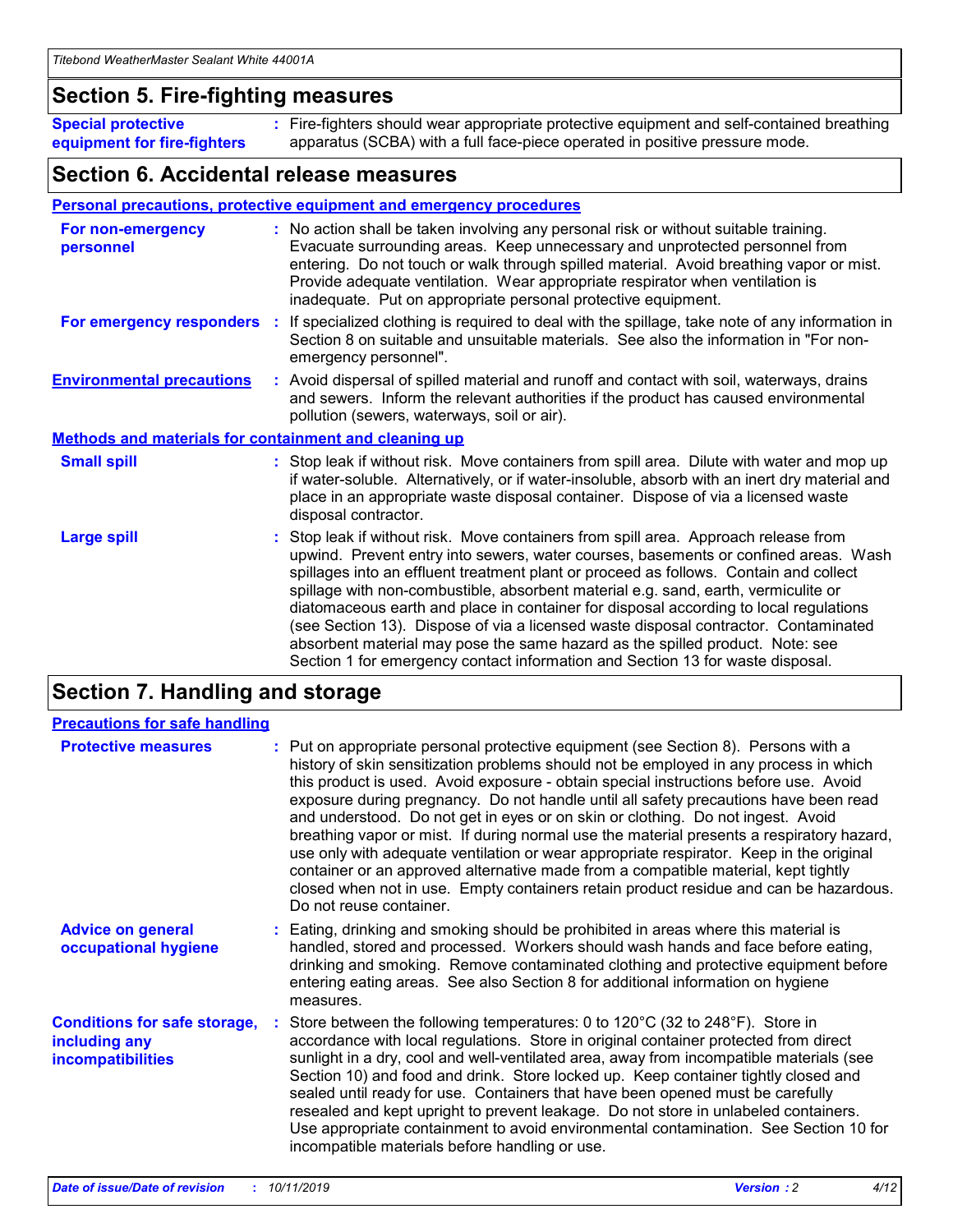## **Section 8. Exposure controls/personal protection**

#### **Control parameters**

#### **Occupational exposure limits**

| <b>Ingredient name</b>                               |    |                                          | <b>Exposure limits</b>                                                                                                                                                                                                                                                                                                                                                                                                                                                                                                                                                                                                 |
|------------------------------------------------------|----|------------------------------------------|------------------------------------------------------------------------------------------------------------------------------------------------------------------------------------------------------------------------------------------------------------------------------------------------------------------------------------------------------------------------------------------------------------------------------------------------------------------------------------------------------------------------------------------------------------------------------------------------------------------------|
| 3-aminopropyltriethoxysilane<br>Dibutyltin dilaurate |    |                                          | None.<br>ACGIH TLV (United States, 3/2019). Absorbed through skin.<br>Notes: as Sn<br>TWA: 0.1 mg/m <sup>3</sup> , (as Sn) 8 hours.<br>STEL: 0.2 mg/m <sup>3</sup> , (as Sn) 15 minutes.<br>NIOSH REL (United States, 10/2016). Absorbed through skin.<br>Notes: as Sn<br>TWA: 0.1 mg/m <sup>3</sup> , (as Sn) 10 hours.<br>OSHA PEL (United States, 5/2018). Notes: as Sn<br>TWA: $0.1 \text{ mg/m}^3$ , (as Sn) 8 hours.<br>OSHA PEL 1989 (United States, 3/1989). Absorbed through skin.<br>Notes: measured as Sn<br>TWA: 0.1 mg/m <sup>3</sup> , (measured as Sn) 8 hours. Form: Organic                           |
| <b>Appropriate engineering</b><br>controls           |    |                                          | : If user operations generate dust, fumes, gas, vapor or mist, use process enclosures,<br>local exhaust ventilation or other engineering controls to keep worker exposure to<br>airborne contaminants below any recommended or statutory limits.                                                                                                                                                                                                                                                                                                                                                                       |
| <b>Environmental exposure</b><br><b>controls</b>     |    |                                          | Emissions from ventilation or work process equipment should be checked to ensure<br>they comply with the requirements of environmental protection legislation. In some<br>cases, fume scrubbers, filters or engineering modifications to the process equipment<br>will be necessary to reduce emissions to acceptable levels.                                                                                                                                                                                                                                                                                          |
| <b>Individual protection measures</b>                |    |                                          |                                                                                                                                                                                                                                                                                                                                                                                                                                                                                                                                                                                                                        |
| <b>Hygiene measures</b>                              |    |                                          | : Wash hands, forearms and face thoroughly after handling chemical products, before<br>eating, smoking and using the lavatory and at the end of the working period.<br>Appropriate techniques should be used to remove potentially contaminated clothing.<br>Contaminated work clothing should not be allowed out of the workplace. Wash<br>contaminated clothing before reusing. Ensure that eyewash stations and safety<br>showers are close to the workstation location.                                                                                                                                            |
| <b>Eye/face protection</b>                           |    |                                          | : Safety eyewear complying with an approved standard should be used when a risk<br>assessment indicates this is necessary to avoid exposure to liquid splashes, mists,<br>gases or dusts. If contact is possible, the following protection should be worn, unless<br>the assessment indicates a higher degree of protection: chemical splash goggles.                                                                                                                                                                                                                                                                  |
| <b>Skin protection</b>                               |    |                                          |                                                                                                                                                                                                                                                                                                                                                                                                                                                                                                                                                                                                                        |
| <b>Hand protection</b>                               |    |                                          | : Chemical-resistant, impervious gloves complying with an approved standard should be<br>worn at all times when handling chemical products if a risk assessment indicates this is<br>necessary. Considering the parameters specified by the glove manufacturer, check<br>during use that the gloves are still retaining their protective properties. It should be<br>noted that the time to breakthrough for any glove material may be different for different<br>glove manufacturers. In the case of mixtures, consisting of several substances, the<br>protection time of the gloves cannot be accurately estimated. |
| <b>Body protection</b>                               |    | handling this product.                   | Personal protective equipment for the body should be selected based on the task being<br>performed and the risks involved and should be approved by a specialist before                                                                                                                                                                                                                                                                                                                                                                                                                                                |
| <b>Other skin protection</b>                         |    | specialist before handling this product. | : Appropriate footwear and any additional skin protection measures should be selected<br>based on the task being performed and the risks involved and should be approved by a                                                                                                                                                                                                                                                                                                                                                                                                                                          |
| <b>Respiratory protection</b>                        | ÷. | aspects of use.                          | Based on the hazard and potential for exposure, select a respirator that meets the<br>appropriate standard or certification. Respirators must be used according to a<br>respiratory protection program to ensure proper fitting, training, and other important                                                                                                                                                                                                                                                                                                                                                         |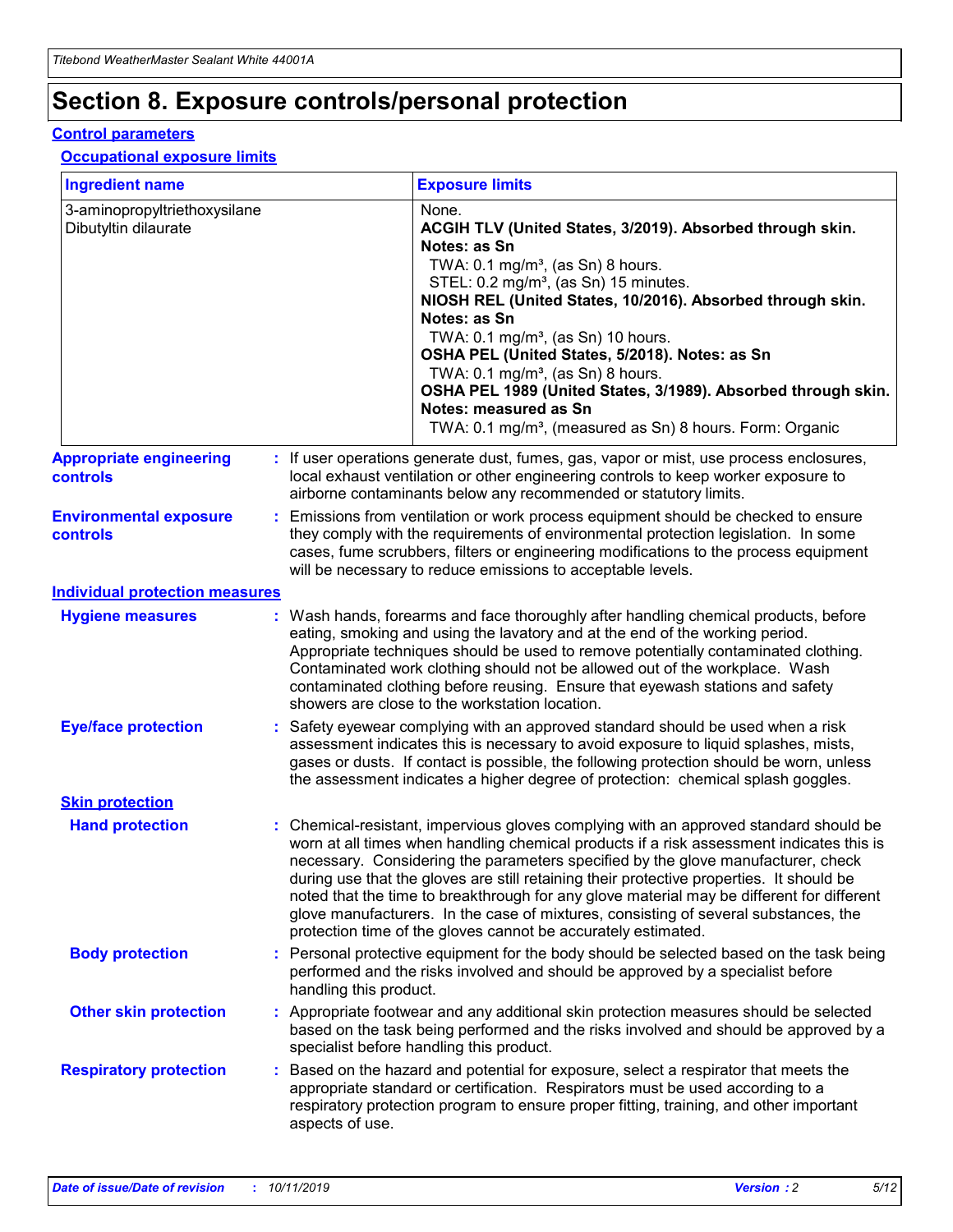### **Section 9. Physical and chemical properties**

#### **Appearance**

| <b>Physical state</b>                             | : Liquid. [Paste.]                                                |
|---------------------------------------------------|-------------------------------------------------------------------|
| <b>Color</b>                                      | White.                                                            |
| Odor                                              | None [Slight]                                                     |
| <b>Odor threshold</b>                             | : Not available.                                                  |
| рH                                                | : Not applicable.                                                 |
| <b>Melting point</b>                              | : Not available.                                                  |
| <b>Boiling point</b>                              | : $>100^{\circ}$ C ( $>212^{\circ}$ F)                            |
| <b>Flash point</b>                                | : Closed cup: >200°C (>392°F) [Setaflash.]                        |
| <b>Evaporation rate</b>                           | $:$ <1 (butyl acetate = 1)                                        |
| <b>Flammability (solid, gas)</b>                  | : Not available.                                                  |
| Lower and upper explosive<br>(flammable) limits   | : Not available.                                                  |
| <b>VOC (less water, less</b><br>exempt solvents)  | $: 0$ g/l                                                         |
| <b>Volatility</b>                                 | $: 0\%$ (w/w)                                                     |
| <b>Vapor density</b>                              | : Not available.                                                  |
| <b>Relative density</b>                           | : 1.4329                                                          |
| <b>Solubility</b>                                 | : Insoluble in the following materials: cold water and hot water. |
| <b>Solubility in water</b>                        | : Not available.                                                  |
| <b>Partition coefficient: n-</b><br>octanol/water | : Not available.                                                  |
| <b>Auto-ignition temperature</b>                  | $:$ Not available.                                                |
| <b>Decomposition temperature</b>                  | : Not available.                                                  |
| <b>Viscosity</b>                                  | $:$ Not available.                                                |

### **Section 10. Stability and reactivity**

| <b>Reactivity</b>                            |    | : No specific test data related to reactivity available for this product or its ingredients.            |
|----------------------------------------------|----|---------------------------------------------------------------------------------------------------------|
| <b>Chemical stability</b>                    |    | : The product is stable.                                                                                |
| <b>Possibility of hazardous</b><br>reactions |    | : Under normal conditions of storage and use, hazardous reactions will not occur.                       |
| <b>Conditions to avoid</b>                   |    | : No specific data.                                                                                     |
| <b>Incompatible materials</b>                | ٠. | No specific data.                                                                                       |
| <b>Hazardous decomposition</b><br>products   | ÷. | Under normal conditions of storage and use, hazardous decomposition products should<br>not be produced. |

### **Section 11. Toxicological information**

#### **Information on toxicological effects**

#### **Acute toxicity**

| <b>Product/ingredient name</b> | <b>Result</b>           | <b>Species</b> | <b>Dose</b>                | <b>Exposure</b> |
|--------------------------------|-------------------------|----------------|----------------------------|-----------------|
| 3-aminopropyltriethoxysilane   | <b>ILD50 Dermal</b>     | Rabbit         | 4.29 g/kg                  |                 |
| Dibutyltin dilaurate           | ILD50 Oral<br>LD50 Oral | Rat<br>Rat     | $1.57$ g/kg<br>175 $mg/kg$ |                 |
|                                |                         |                |                            |                 |

**Irritation/Corrosion**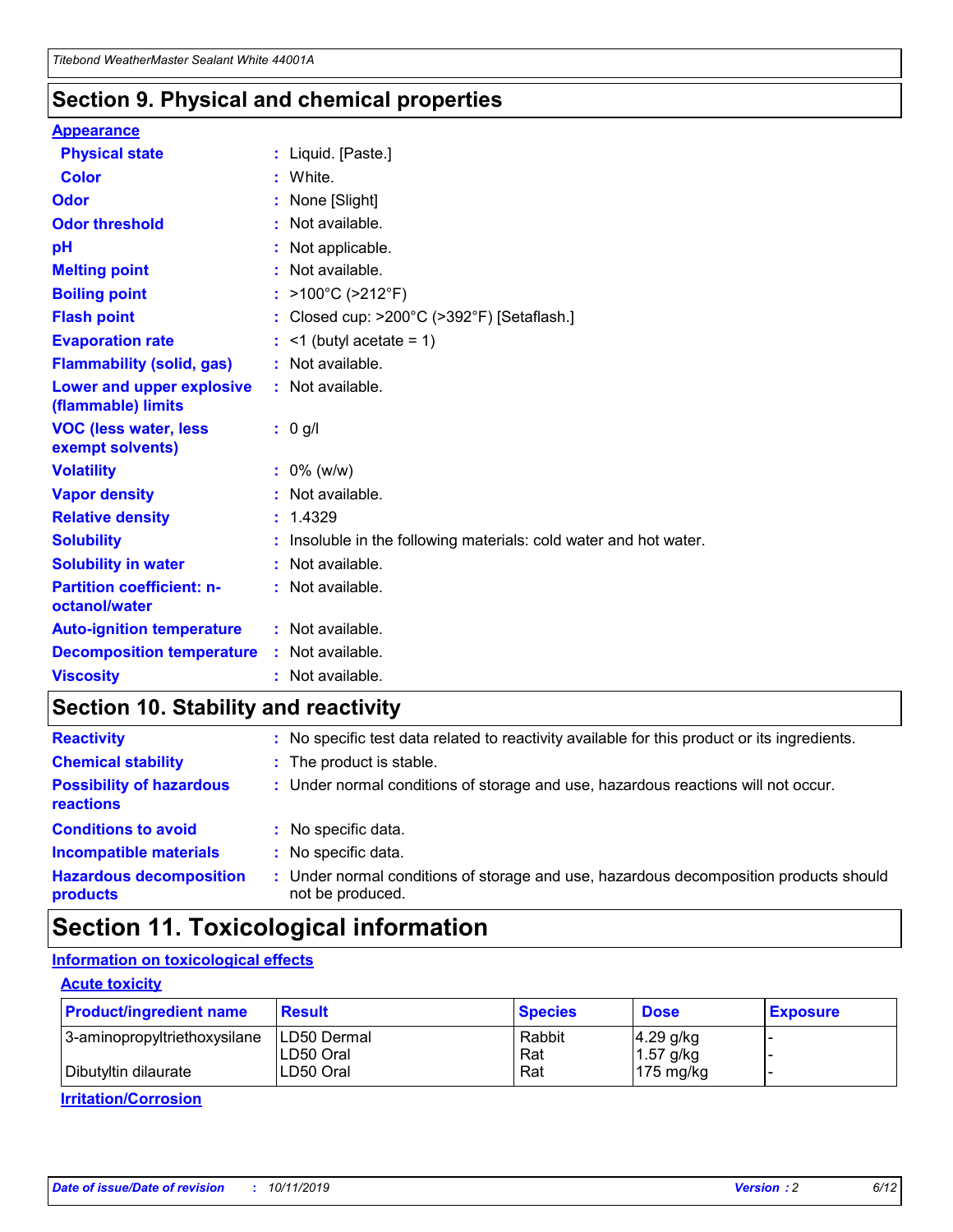## **Section 11. Toxicological information**

| <b>Product/ingredient name</b> | <b>Result</b>            | <b>Species</b> | <b>Score</b> | <b>Exposure</b>           | <b>Observation</b> |
|--------------------------------|--------------------------|----------------|--------------|---------------------------|--------------------|
| 3-aminopropyltriethoxysilane   | Eyes - Mild irritant     | Rabbit         |              | $100$ mg                  |                    |
|                                | Eyes - Severe irritant   | Rabbit         |              | 24 hours 750              |                    |
|                                |                          |                |              | ug                        |                    |
|                                | Skin - Severe irritant   | Rabbit         |              | 24 hours 5                | -                  |
| Dibutyltin dilaurate           | Eyes - Moderate irritant | Rabbit         |              | mq<br><b>24 hours 100</b> |                    |
|                                |                          |                |              | mg                        |                    |
|                                | Skin - Severe irritant   | Rabbit         |              | 500 mg                    |                    |

#### **Sensitization**

Not available.

#### **Mutagenicity**

Not available.

#### **Carcinogenicity**

Not available.

#### **Reproductive toxicity**

Not available.

#### **Teratogenicity**

Not available.

#### **Specific target organ toxicity (single exposure)**

Not available.

#### **Specific target organ toxicity (repeated exposure)**

| <b>Name</b>                                                                  |                                                                                                                             | <b>Category</b> | <b>Route of</b><br>exposure  | <b>Target organs</b> |
|------------------------------------------------------------------------------|-----------------------------------------------------------------------------------------------------------------------------|-----------------|------------------------------|----------------------|
| Dibutyltin dilaurate                                                         |                                                                                                                             | Category 1      | $\qquad \qquad \blacksquare$ | respiratory system   |
| <b>Aspiration hazard</b><br>Not available.                                   |                                                                                                                             |                 |                              |                      |
| <b>Information on the likely</b><br>routes of exposure                       | : Not available.                                                                                                            |                 |                              |                      |
| <b>Potential acute health effects</b>                                        |                                                                                                                             |                 |                              |                      |
| <b>Eye contact</b>                                                           | : May cause eye irritation.                                                                                                 |                 |                              |                      |
| <b>Inhalation</b>                                                            | : No known significant effects or critical hazards.                                                                         |                 |                              |                      |
| <b>Skin contact</b>                                                          | : May cause skin irritation.                                                                                                |                 |                              |                      |
| <b>Ingestion</b>                                                             | : No known significant effects or critical hazards.                                                                         |                 |                              |                      |
| Symptoms related to the physical, chemical and toxicological characteristics |                                                                                                                             |                 |                              |                      |
| <b>Eye contact</b>                                                           | : Adverse symptoms may include the following:<br>irritation<br>watering<br>redness                                          |                 |                              |                      |
| <b>Inhalation</b>                                                            | : Adverse symptoms may include the following:<br>reduced fetal weight<br>increase in fetal deaths<br>skeletal malformations |                 |                              |                      |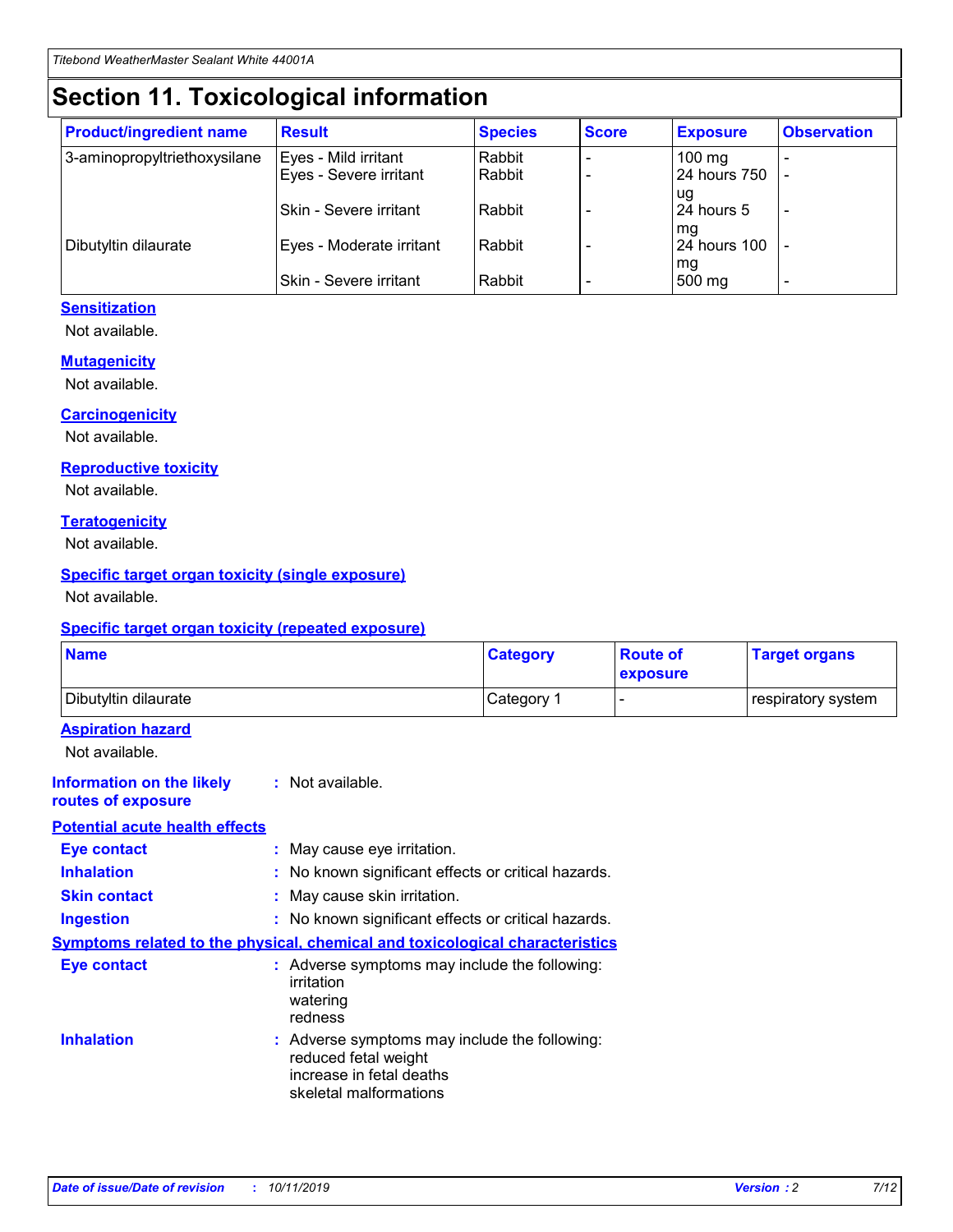## **Section 11. Toxicological information**

| <b>Skin contact</b>                     | : Adverse symptoms may include the following:<br>irritation<br>redness<br>reduced fetal weight<br>increase in fetal deaths<br>skeletal malformations |
|-----------------------------------------|------------------------------------------------------------------------------------------------------------------------------------------------------|
| <b>Ingestion</b>                        | : Adverse symptoms may include the following:<br>reduced fetal weight<br>increase in fetal deaths<br>skeletal malformations                          |
|                                         | Delayed and immediate effects and also chronic effects from short and long term exposure                                                             |
| <b>Short term exposure</b>              |                                                                                                                                                      |
| <b>Potential immediate</b><br>effects   | : Not available.                                                                                                                                     |
| <b>Potential delayed effects</b>        | : Not available.                                                                                                                                     |
| <b>Long term exposure</b>               |                                                                                                                                                      |
| <b>Potential immediate</b><br>effects   | : Not available.                                                                                                                                     |
| <b>Potential delayed effects</b>        | : Not available.                                                                                                                                     |
| <b>Potential chronic health effects</b> |                                                                                                                                                      |
| Not available.                          |                                                                                                                                                      |
| <b>General</b>                          | : Once sensitized, a severe allergic reaction may occur when subsequently exposed to<br>very low levels.                                             |
| <b>Carcinogenicity</b>                  | : No known significant effects or critical hazards.                                                                                                  |
| <b>Mutagenicity</b>                     | No known significant effects or critical hazards.                                                                                                    |
| <b>Teratogenicity</b>                   | May damage the unborn child.                                                                                                                         |
| <b>Developmental effects</b>            | : No known significant effects or critical hazards.                                                                                                  |
| <b>Fertility effects</b>                | : May damage fertility.                                                                                                                              |
| <b>Numerical measures of toxicity</b>   |                                                                                                                                                      |
| <b>Acute toxicity estimates</b>         |                                                                                                                                                      |
| .                                       |                                                                                                                                                      |

Not available.

## **Section 12. Ecological information**

#### **Toxicity**

| <b>Product/ingredient name</b> | <b>Result</b>                     | <b>Species</b>                       | <b>Exposure</b> |
|--------------------------------|-----------------------------------|--------------------------------------|-----------------|
| Dibutyltin dilaurate           | Chronic EC10 > 2 mg/l Fresh water | Algae - Scenedesmus<br>I subspicatus | l 96 hours i    |

#### **Persistence and degradability**

| <b>Product/ingredient name</b> | <b>Test</b>                                                                    | <b>Result</b>  |                   | <b>Dose</b> | <b>Inoculum</b>         |
|--------------------------------|--------------------------------------------------------------------------------|----------------|-------------------|-------------|-------------------------|
| Dibutyltin dilaurate           | OECD 301F<br>Ready<br>Biodegradability -<br>Manometric<br>Respirometry<br>Test | 23 % - 28 days |                   |             |                         |
| <b>Product/ingredient name</b> | <b>Aquatic half-life</b>                                                       |                | <b>Photolysis</b> |             | <b>Biodegradability</b> |
| Dibutyltin dilaurate           |                                                                                |                |                   |             | Inherent                |

### **Bioaccumulative potential**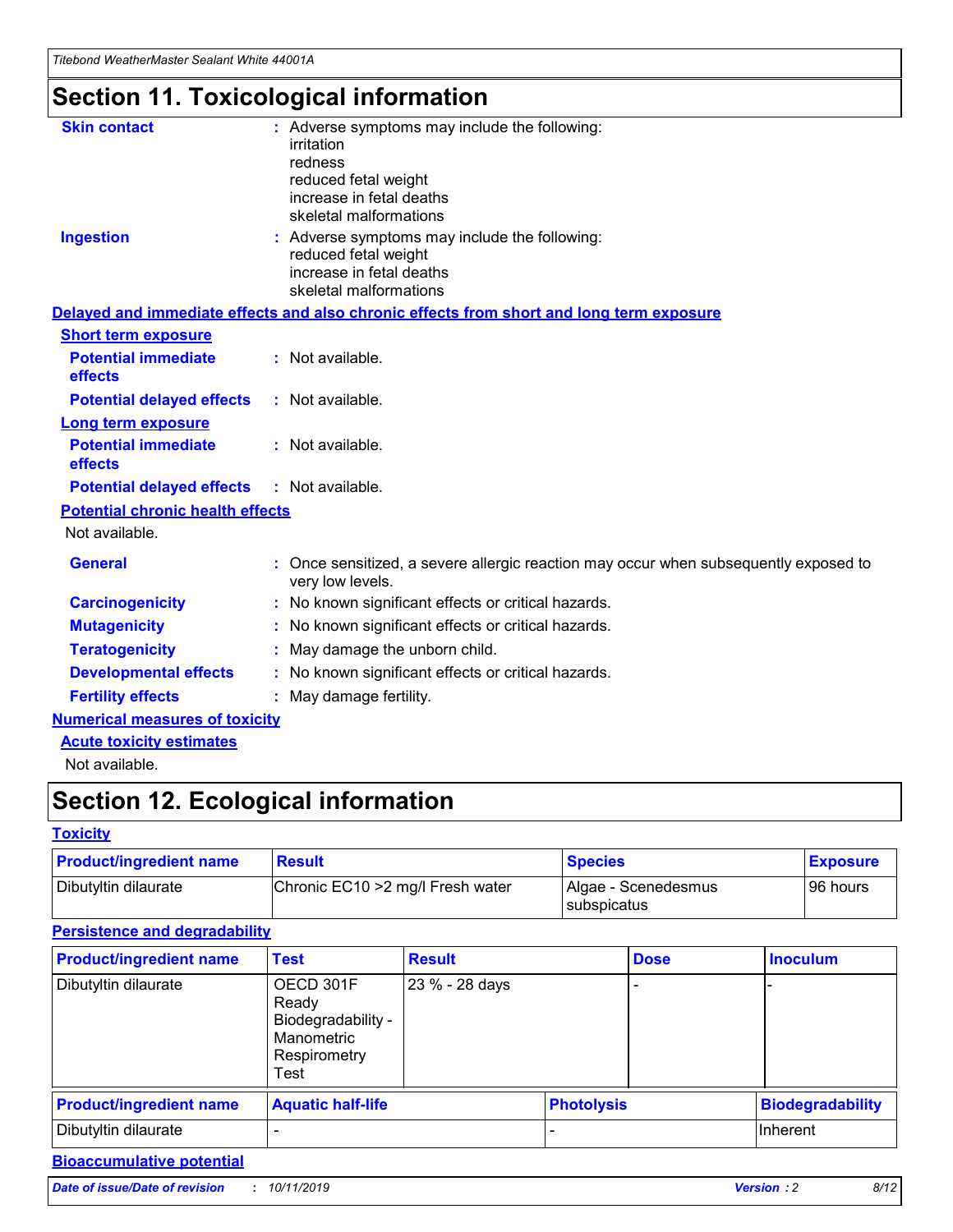## **Section 12. Ecological information**

| <b>Product/ingredient name</b> | $LoaPow$ | <b>BCF</b> | <b>Potential</b> |
|--------------------------------|----------|------------|------------------|
| 3-aminopropyltriethoxysilane   | 1.7      | 3.4        | low              |
| Dibutyltin dilaurate           | 4.44     | 2.91       | low              |

#### **Mobility in soil**

| <i></i>                                                       |                                                     |
|---------------------------------------------------------------|-----------------------------------------------------|
| <b>Soil/water partition</b><br>coefficient (K <sub>oc</sub> ) | : Not available.                                    |
| <b>Other adverse effects</b>                                  | : No known significant effects or critical hazards. |

### **Section 13. Disposal considerations**

**Disposal methods :**

The generation of waste should be avoided or minimized wherever possible. Disposal of this product, solutions and any by-products should at all times comply with the requirements of environmental protection and waste disposal legislation and any regional local authority requirements. Dispose of surplus and non-recyclable products via a licensed waste disposal contractor. Waste should not be disposed of untreated to the sewer unless fully compliant with the requirements of all authorities with jurisdiction. Waste packaging should be recycled. Incineration or landfill should only be considered when recycling is not feasible. This material and its container must be disposed of in a safe way. Care should be taken when handling emptied containers that have not been cleaned or rinsed out. Empty containers or liners may retain some product residues. Avoid dispersal of spilled material and runoff and contact with soil, waterways, drains and sewers.

## **Section 14. Transport information**

|                                      | <b>DOT</b><br><b>Classification</b> | <b>TDG</b><br><b>Classification</b> | <b>Mexico</b><br><b>Classification</b> | <b>ADR/RID</b>               | <b>IMDG</b>    | <b>IATA</b>              |
|--------------------------------------|-------------------------------------|-------------------------------------|----------------------------------------|------------------------------|----------------|--------------------------|
| <b>UN number</b>                     | Not regulated.                      | Not regulated.                      | Not regulated.                         | Not regulated.               | Not regulated. | Not regulated.           |
| <b>UN proper</b><br>shipping name    |                                     |                                     |                                        |                              |                |                          |
| <b>Transport</b><br>hazard class(es) | $\blacksquare$                      | $\overline{\phantom{0}}$            | $\overline{\phantom{a}}$               | $\qquad \qquad \blacksquare$ | $\blacksquare$ | $\overline{\phantom{0}}$ |
| <b>Packing group</b>                 | $\overline{\phantom{a}}$            | -                                   |                                        | -                            |                | -                        |
| <b>Environmental</b><br>hazards      | No.                                 | No.                                 | No.                                    | No.                          | No.            | No.                      |

## **Section 15. Regulatory information**

#### **U.S. Federal regulations**

#### **SARA 302/304**

#### **Composition/information on ingredients**

No products were found.

**SARA 304 RQ :** Not applicable.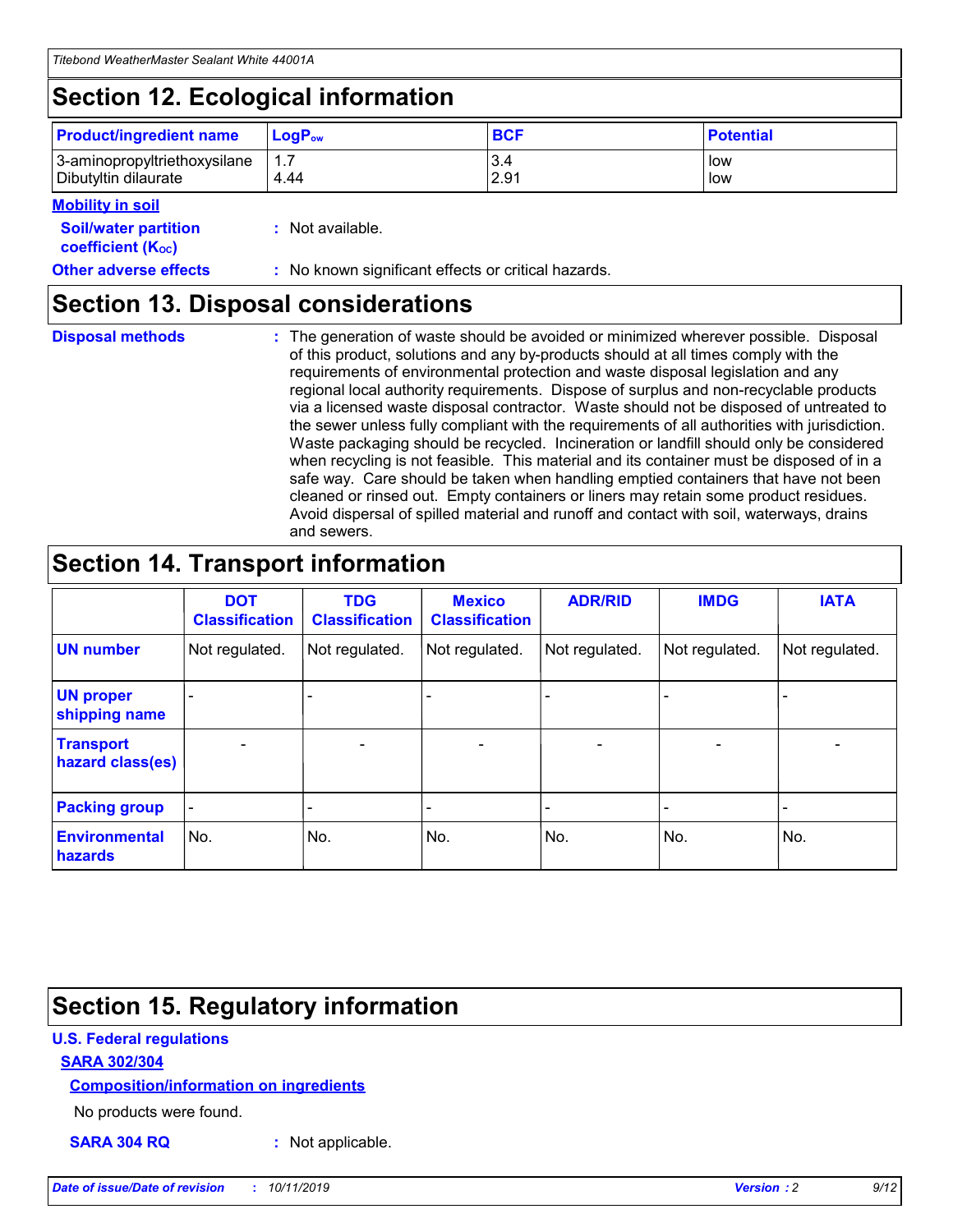## **Section 15. Regulatory information**

#### **SARA 311/312**

**Classification :** EYE IRRITATION - Category 2B SKIN SENSITIZATION - Category 1 TOXIC TO REPRODUCTION (Fertility) - Category 1B TOXIC TO REPRODUCTION (Unborn child) - Category 1B

#### **Composition/information on ingredients**

| <b>Name</b>                              | $\frac{9}{6}$ | <b>Classification</b>                                                                                            |
|------------------------------------------|---------------|------------------------------------------------------------------------------------------------------------------|
| $\leq$ 3<br>3-aminopropyltriethoxysilane |               | <b>FLAMMABLE LIQUIDS - Category 4</b><br><b>ACUTE TOXICITY (oral) - Category 4</b>                               |
|                                          |               | SKIN IRRITATION - Category 2<br>EYE IRRITATION - Category 2A                                                     |
| Dibutyltin dilaurate                     | ≤0.3          | ACUTE TOXICITY (oral) - Category 3<br>SKIN CORROSION - Category 1C                                               |
|                                          |               | SERIOUS EYE DAMAGE - Category 1<br>SKIN SENSITIZATION - Category 1<br><b>GERM CELL MUTAGENICITY - Category 2</b> |
|                                          |               | TOXIC TO REPRODUCTION (Fertility) - Category 1B<br>TOXIC TO REPRODUCTION (Unborn child) - Category 1B            |
|                                          |               | SPECIFIC TARGET ORGAN TOXICITY (REPEATED<br>EXPOSURE) (respiratory system) - Category 1                          |

#### **State regulations**

| <b>Massachusetts</b> | : None of the components are listed. |
|----------------------|--------------------------------------|
| <b>New York</b>      | : None of the components are listed. |
| <b>New Jersey</b>    | : None of the components are listed. |
| <b>Pennsylvania</b>  | : None of the components are listed. |

#### **California Prop. 65**

**A** WARNING: This product can expose you to methanol, which is known to the State of California to cause birth defects or other reproductive harm. For more information go to www.P65Warnings.ca.gov.

| <b>Ingredient name</b> | No significant risk Maximum<br>level | acceptable dosage<br>level |
|------------------------|--------------------------------------|----------------------------|
| methanol               |                                      | Yes.                       |

#### **International regulations**

**Chemical Weapon Convention List Schedules I, II & III Chemicals** Not listed.

#### **Montreal Protocol**

Not listed.

#### **Stockholm Convention on Persistent Organic Pollutants**

Not listed.

#### **UNECE Aarhus Protocol on POPs and Heavy Metals**

Not listed.

#### **Inventory list**

### **China :** All components are listed or exempted.

**United States TSCA 8(b) inventory :** All components are active or exempted.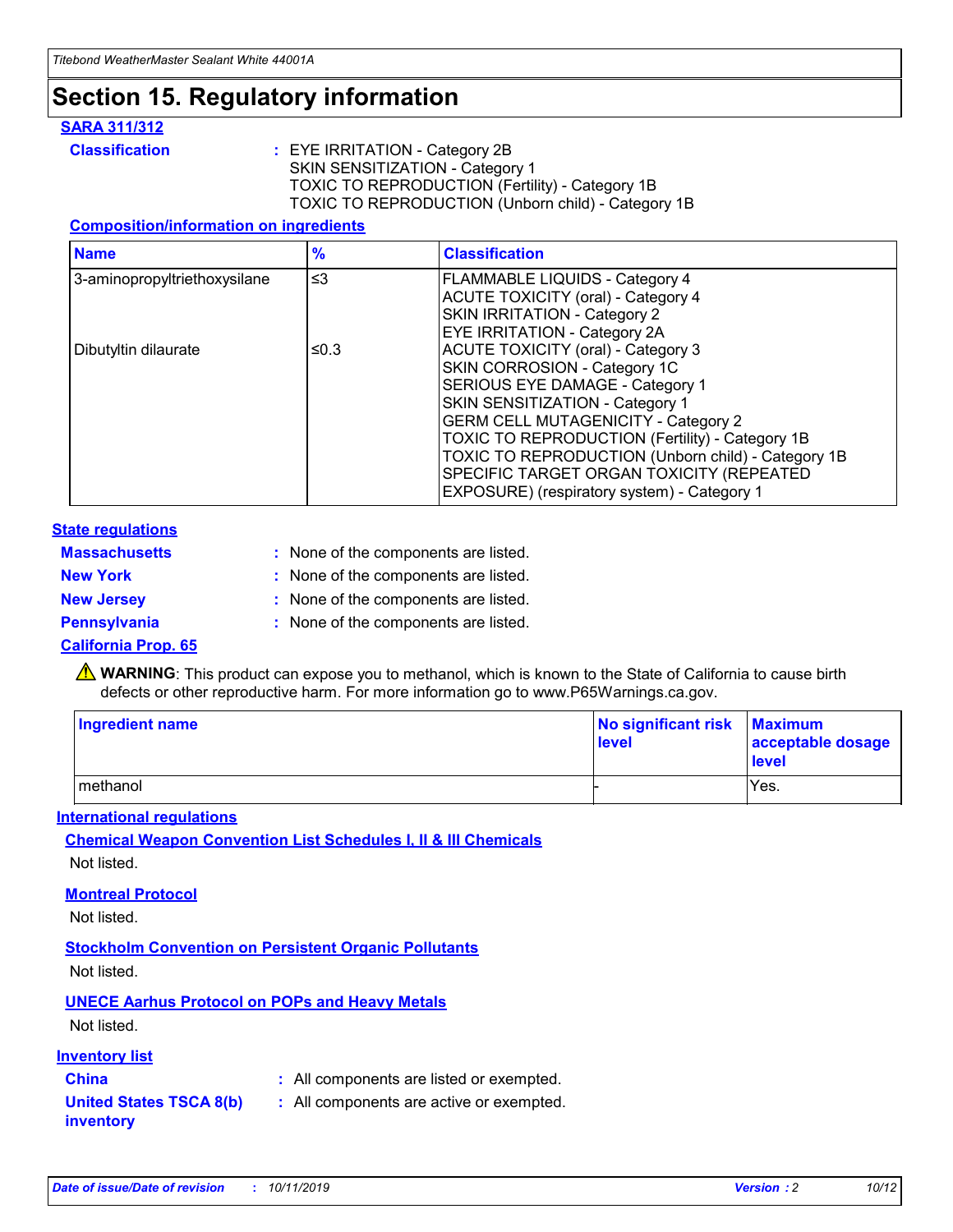## **Section 16. Other information**

**Hazardous Material Information System (U.S.A.)**



**Caution: HMIS® ratings are based on a 0-4 rating scale, with 0 representing minimal hazards or risks, and 4 representing significant hazards or risks. Although HMIS® ratings and the associated label are not required on SDSs or products leaving a facility under 29 CFR 1910.1200, the preparer may choose to provide them. HMIS® ratings are to be used with a fully implemented HMIS® program. HMIS® is a registered trademark and service mark of the American Coatings Association, Inc.**

**The customer is responsible for determining the PPE code for this material. For more information on HMIS® Personal Protective Equipment (PPE) codes, consult the HMIS® Implementation Manual.**

#### **National Fire Protection Association (U.S.A.)**



**Reprinted with permission from NFPA 704-2001, Identification of the Hazards of Materials for Emergency Response Copyright ©1997, National Fire Protection Association, Quincy, MA 02269. This reprinted material is not the complete and official position of the National Fire Protection Association, on the referenced subject which is represented only by the standard in its entirety.**

**Copyright ©2001, National Fire Protection Association, Quincy, MA 02269. This warning system is intended to be interpreted and applied only by properly trained individuals to identify fire, health and reactivity hazards of chemicals. The user is referred to certain limited number of chemicals with recommended classifications in NFPA 49 and NFPA 325, which would be used as a guideline only. Whether the chemicals are classified by NFPA or not, anyone using the 704 systems to classify chemicals does so at their own risk.**

**Procedure used to derive the classification**

| <b>Classification</b>                                                                                                                                                    |                                                                                                                                                  | <b>Justification</b>                                                                                                                                                                                                                                                                                                                                                                                                 |  |
|--------------------------------------------------------------------------------------------------------------------------------------------------------------------------|--------------------------------------------------------------------------------------------------------------------------------------------------|----------------------------------------------------------------------------------------------------------------------------------------------------------------------------------------------------------------------------------------------------------------------------------------------------------------------------------------------------------------------------------------------------------------------|--|
| EYE IRRITATION - Category 2B<br>SKIN SENSITIZATION - Category 1<br>TOXIC TO REPRODUCTION (Fertility) - Category 1B<br>TOXIC TO REPRODUCTION (Unborn child) - Category 1B |                                                                                                                                                  | Expert judgment<br>Expert judgment<br>Expert judgment<br>Expert judgment                                                                                                                                                                                                                                                                                                                                             |  |
| <b>History</b>                                                                                                                                                           |                                                                                                                                                  |                                                                                                                                                                                                                                                                                                                                                                                                                      |  |
| Date of printing                                                                                                                                                         | : 4/22/2022                                                                                                                                      |                                                                                                                                                                                                                                                                                                                                                                                                                      |  |
| Date of issue/Date of<br>revision                                                                                                                                        | : 10/11/2019                                                                                                                                     |                                                                                                                                                                                                                                                                                                                                                                                                                      |  |
| Date of previous issue                                                                                                                                                   | : 10/16/2020                                                                                                                                     |                                                                                                                                                                                                                                                                                                                                                                                                                      |  |
| <b>Version</b>                                                                                                                                                           | $\therefore$ 2                                                                                                                                   |                                                                                                                                                                                                                                                                                                                                                                                                                      |  |
| <b>Key to abbreviations</b>                                                                                                                                              | $\therefore$ ATE = Acute Toxicity Estimate<br><b>BCF</b> = Bioconcentration Factor<br>IBC = Intermediate Bulk Container<br>$UN = United Nations$ | GHS = Globally Harmonized System of Classification and Labelling of Chemicals<br>IATA = International Air Transport Association<br><b>IMDG = International Maritime Dangerous Goods</b><br>LogPow = logarithm of the octanol/water partition coefficient<br>MARPOL = International Convention for the Prevention of Pollution From Ships, 1973<br>as modified by the Protocol of 1978. ("Marpol" = marine pollution) |  |